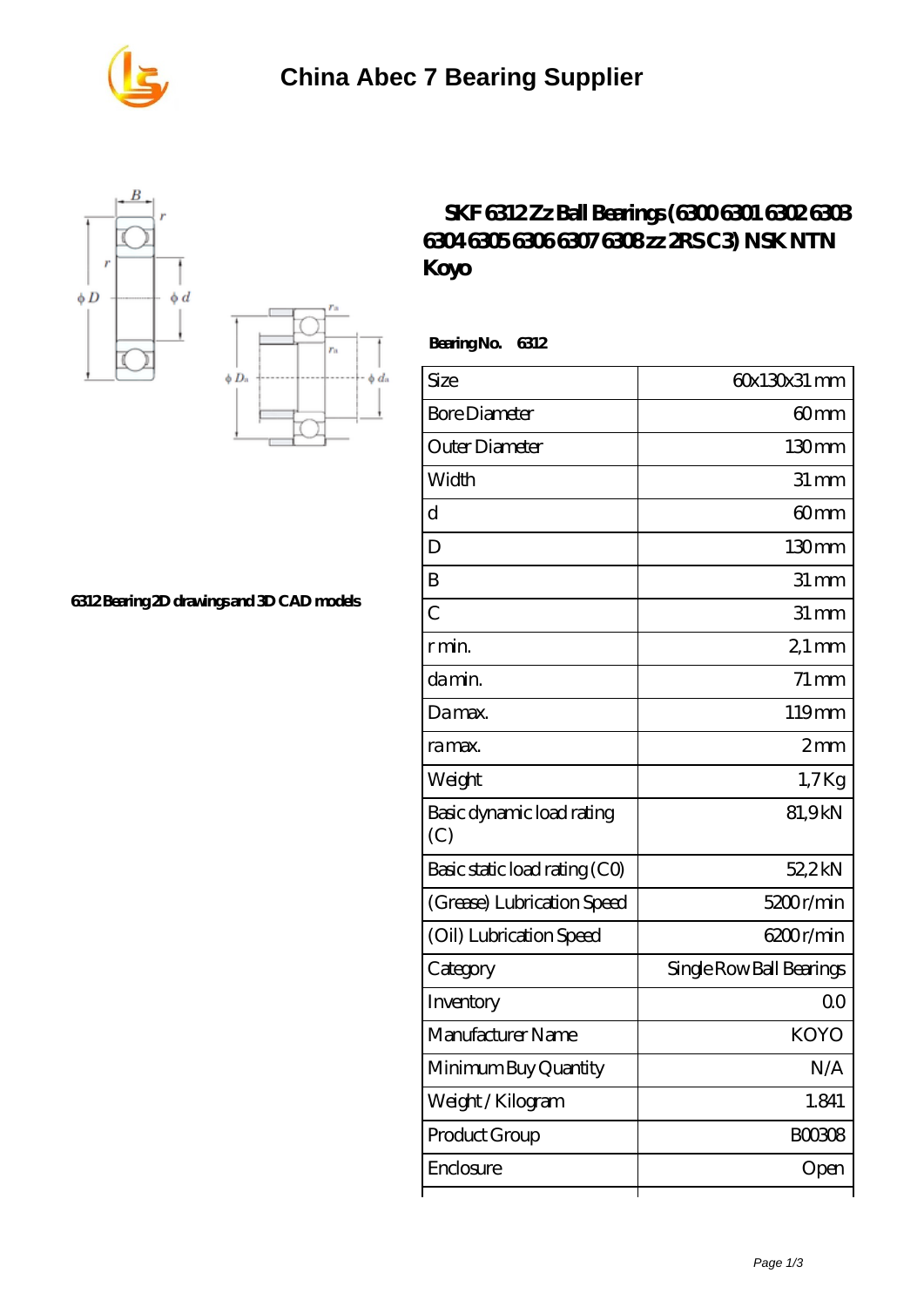

## **[China Abec 7 Bearing Supplier](https://m.seahorse-design.com)**

| Precision Class                    | ABEC 1   ISO PO                                                                                                                                                               |
|------------------------------------|-------------------------------------------------------------------------------------------------------------------------------------------------------------------------------|
| Maximum Capacity / Filling<br>Slot | No                                                                                                                                                                            |
| Rolling Element                    | <b>Ball Bearing</b>                                                                                                                                                           |
| Snap Ring                          | No                                                                                                                                                                            |
| <b>Internal Special Features</b>   | No                                                                                                                                                                            |
| Cage Material                      | Steel                                                                                                                                                                         |
| Internal Clearance                 | CO-Medium                                                                                                                                                                     |
| Inch - Metric                      | Metric                                                                                                                                                                        |
| Long Description                   | 60MM Bore; 130MM<br>Outside Diameter: 31MM<br>Outer Race Diameter;<br>Open; Ball Bearing; ABEC 1<br>ISO PO, No Filling Slot; No<br>Snap Ring, No Internal<br>Special Features |
| Category                           | Single Row Ball Bearing                                                                                                                                                       |
| <b>UNSPSC</b>                      | 31171504                                                                                                                                                                      |
| Harmonized Tariff Code             | 8482105068                                                                                                                                                                    |
| Noun                               | Bearing                                                                                                                                                                       |
| Keyword String                     | Ball                                                                                                                                                                          |
| Manufacturer URL                   | http://www.koyousa.com                                                                                                                                                        |
| Manufacturer Item Number           | 6312                                                                                                                                                                          |
| Weight/LBS                         | 4055                                                                                                                                                                          |
| Outside Diameter                   | 5.118Inch   130Millimeter                                                                                                                                                     |
| Outer Race Width                   | 1.22Inch   31 Millimeter                                                                                                                                                      |
| <b>Bore</b>                        | 2362Inch   60Millimeter                                                                                                                                                       |
| Bearing No.                        | 6312                                                                                                                                                                          |
| r(min)                             | 21                                                                                                                                                                            |
| Cr                                 | 102                                                                                                                                                                           |
| CQr                                | 522                                                                                                                                                                           |
| Cu                                 | 395                                                                                                                                                                           |
| fO                                 | 132                                                                                                                                                                           |
| Grease lub.                        | 5200                                                                                                                                                                          |